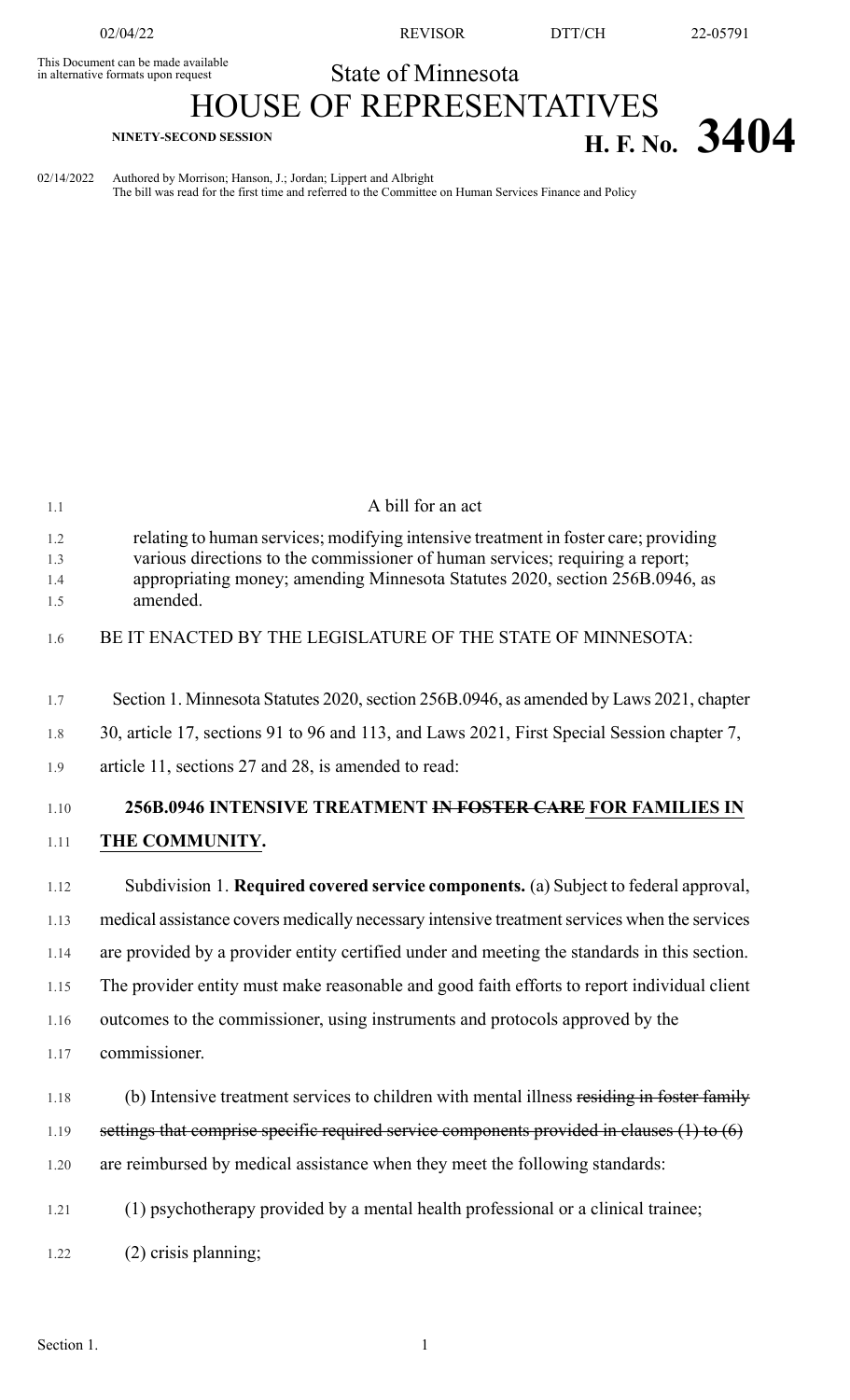2.1 (3) individual, family, and group psychoeducation services provided by a mental health 2.2 professional or a clinical trainee; 2.3 (4) clinical care consultation provided by a mental health professional or a clinical 2.4 trainee; 2.5 (5) individual treatment plan development as defined in Minnesota Rules, part 9505.0371, 2.6 subpart 7; and 2.7 (6) service delivery payment requirements as provided under subdivision 4. 2.8 Subd. 1a. **Definitions.** For the purposes of this section, the following terms have the 2.9 meanings given them. 2.10 (a) "Clinical care consultation" means communication from a treating clinician to other 2.11 providers working with the same client to inform, inquire, and instruct regarding the client's 2.12 symptoms, strategies for effective engagement, care and intervention needs, and treatment 2.13 expectations across service settings, including but not limited to the client's school, social 2.14 services, day care, probation, home, primary care, medication prescribers, disabilities 2.15 services, and other mental health providers and to direct and coordinate clinical service 2.16 components provided to the client and family. 2.17 (b) "Clinical trainee" means a staff person who is qualified according to section 245I.04, 2.18 subdivision 6. 2.19 (c) "Crisis planning" has the meaning given in section 245.4871, subdivision 9a. 2.20 (d) "Culturally appropriate" means providing mental health services in a manner that 2.21 incorporates the child's cultural influences into interventions as a way to maximize resiliency 2.22 factors and utilize cultural strengths and resources to promote overall wellness. 2.23 (e) "Culture" means the distinct ways of living and understanding the world that are 2.24 used by a group of people and are transmitted from one generation to another or adopted 2.25 by an individual. 2.26 (f) "Standard diagnostic assessment" meansthe assessment described in section 245I.10, 2.27 subdivision 6. 2.28 (g) "Family" means a person who is identified by the client or the client's parent or 2.29 guardian as being important to the client's mental health treatment. Family may include, 2.30 but is not limited to, parents, foster parents, children, spouse, committed partners, former 2.31 spouses, persons related by blood or adoption, persons who are a part of the client's 2.32 permanency plan, or persons who are presently residing together as a family unit.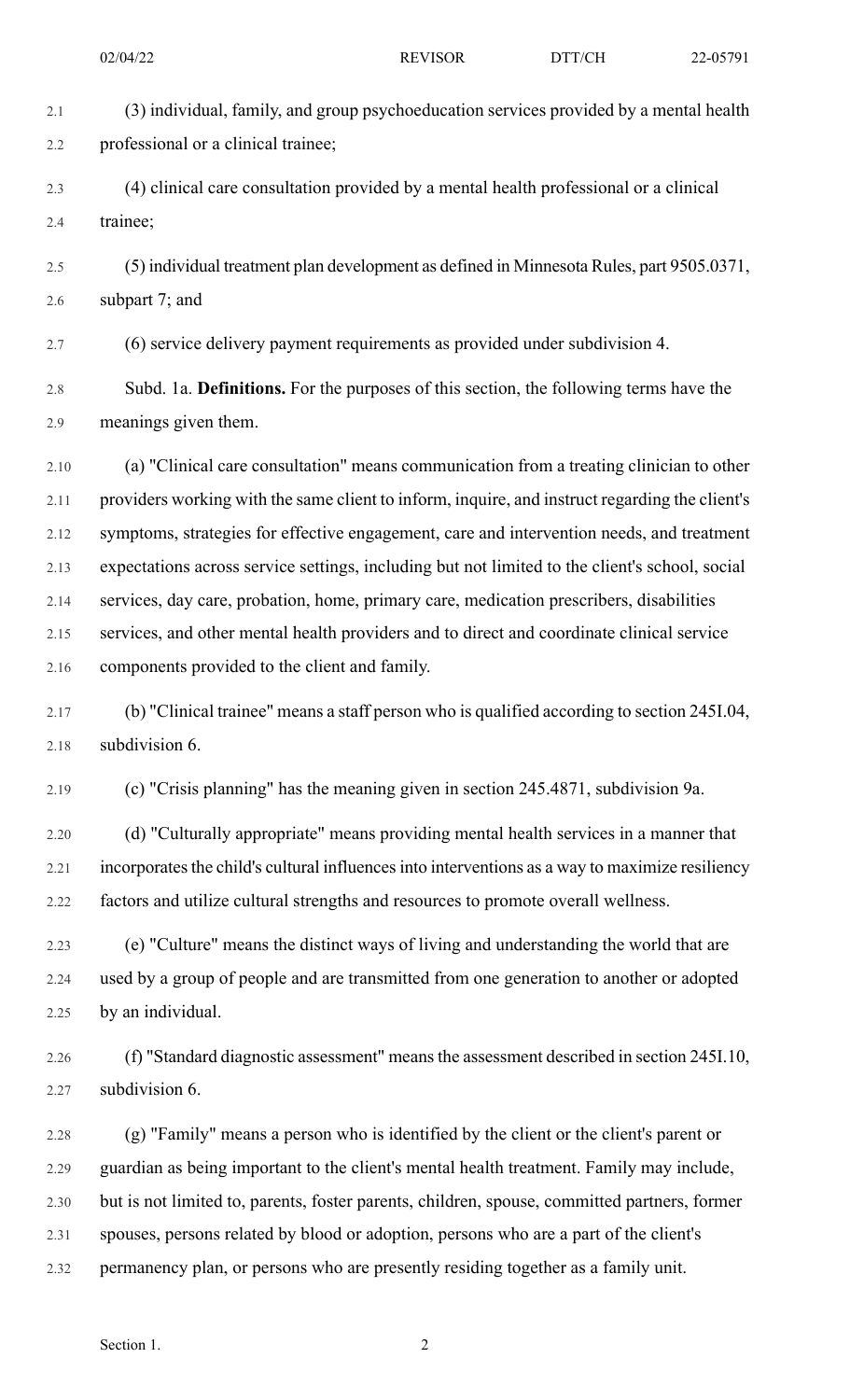| 3.1  | (h) "Foster care" has the meaning given in section 260C.007, subdivision 18.                                  |
|------|---------------------------------------------------------------------------------------------------------------|
| 3.2  | (i) "Foster family setting" means the foster home in which the license holder resides.                        |
| 3.3  | $\overrightarrow{()}$ (h) "Individual treatment plan" means the plan described in section 245I.10,            |
| 3.4  | subdivisions 7 and 8.                                                                                         |
| 3.5  | $\overline{f}(k)$ (i) "Mental health certified family peer specialist" means a staff person who is            |
| 3.6  | qualified according to section 245I.04, subdivision 12.                                                       |
| 3.7  | $\left(\frac{1}{1}\right)$ "Mental health professional" means a staff person who is qualified according to    |
| 3.8  | section 245I.04, subdivision 2.                                                                               |
| 3.9  | $\overline{(m)}$ (k) "Mental illness" has the meaning given in section 2451.02, subdivision 29.               |
| 3.10 | $(n)$ (1) "Parent" has the meaning given in section 260C.007, subdivision 25.                                 |
| 3.11 | $\left(\Theta\right)$ (m) "Psychoeducation services" means information or demonstration provided to an        |
| 3.12 | individual, family, or group to explain, educate, and support the individual, family, or group                |
| 3.13 | in understanding a child's symptoms of mental illness, the impact on the child's development,                 |
| 3.14 | and needed components of treatment and skill development so that the individual, family,                      |
| 3.15 | or group can help the child to prevent relapse, prevent the acquisition of comorbid disorders,                |
| 3.16 | and achieve optimal mental health and long-term resilience.                                                   |
| 3.17 | $\overline{p}(n)$ "Psychotherapy" means the treatment described in section 256B.0671, subdivision             |
| 3.18 | 11.                                                                                                           |
| 3.19 | $\left(\frac{q}{q}\right)$ (o) "Team consultation and treatment planning" means the coordination of treatment |
| 3.20 | plans and consultation among providers in a group concerning the treatment needs of the                       |
| 3.21 | child, including disseminating the child's treatment service schedule to all members of the                   |

3.22 service team. Team members must include all mental health professionals working with the 3.23 child, a parent, the child unless the team lead or parent deem it clinically inappropriate, and 3.24 at least two of the following: an individualized education program case manager; probation 3.25 agent; children's mental health case manager; child welfare worker, including adoption or 3.26 guardianship worker; primary care provider; foster parent; and any other member of the 3.27 child's service team.

3.28  $(r)$  (p) "Trauma" has the meaning given in section 245I.02, subdivision 38.

3.29  $\left(\frac{s}{q}\right)$  "Treatment supervision" means the supervision described under section 245I.06.

3.30 Subd. 2. **Determination of client eligibility.** An eligible recipient is an individual, from 3.31 birth through age 20, who is currently placed in a foster home licensed under Minnesota

3.32 Rules, parts 2960.3000 to 2960.3340, or placed in a foster home licensed under the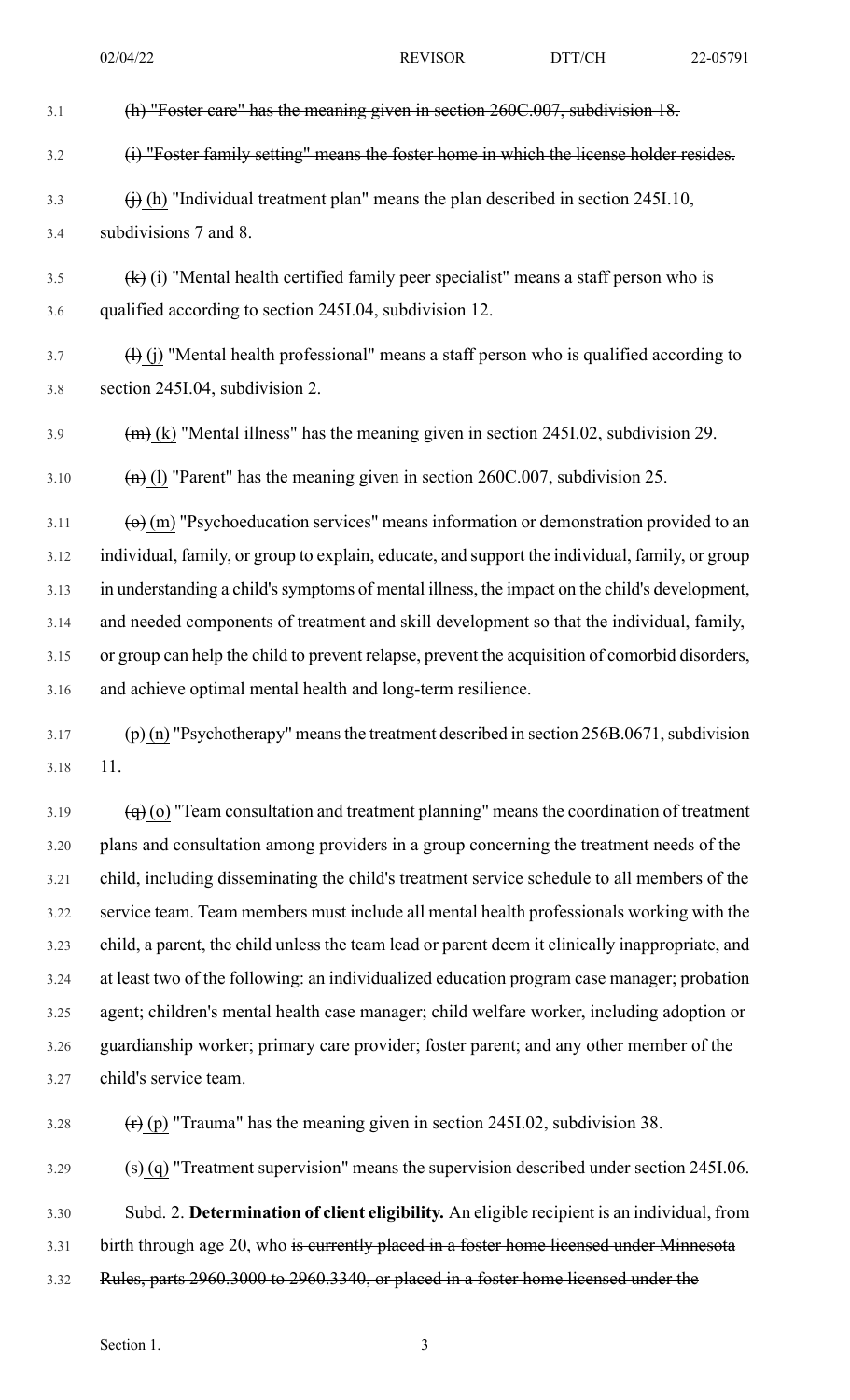4.1 regulations established by a federally recognized Minnesota Tribe, and has received: (1) a

4.2 standard diagnostic assessment within 180 days before the start of service that documents

4.3 that intensive treatment services are medically necessary within a foster family setting to

4.4 ameliorate identified symptoms and functional impairments; and (2) a level of care

4.5 assessment as defined in section 245I.02, subdivision 19, that demonstrates that the individual

4.6 requires intensive intervention without 24-hour medical monitoring, and a functional

4.7 assessment as defined in section 245I.02, subdivision 17. The level of care assessment and

4.8 the functional assessment must include information gathered from the placing county, Tribe,

4.9 or case manager.

4.10 Subd. 3. **Eligible mental health services providers.** (a) Eligible providers for intensive 4.11 children's mental health services in a foster family setting treatment for families in the 4.12 community must be certified by the state and have a service provision contract with a county 4.13 board or a reservation tribal council and must be able to demonstrate the ability to provide 4.14 all of the services required in this section and meet the standards in chapter 245I, as required 4.15 in section 245I.011, subdivision 5.

4.16 (b) For purposes of this section, a provider agency must be:

4.17 (1) a county-operated entity certified by the state;

4.18 (2) an Indian Health Services facility operated by a tribe or tribal organization under 4.19 funding authorized by United States Code, title 25, sections 450f to 450n, or title 3 of the 4.20 Indian Self-Determination Act, Public Law 93-638, section 638 (facilities or providers); or

4.21 (3) a noncounty entity.

4.22 (c) Certified providers that do not meet the service delivery standards required in this 4.23 section shall be subject to a decertification process.

4.24 (d) For the purposes of this section, all services delivered to a client must be provided 4.25 by a mental health professional or a clinical trainee.

- 4.26 Subd. 4. **Service delivery payment requirements.** (a) To be eligible for payment under 4.27 this section, a provider must develop and practice written policies and procedures for 4.28 intensive treatment in foster care for families in the community, consistent with subdivision 4.29 1, paragraph (b), and comply with the following requirements in paragraphs (b) to (n).
- 4.30 (b) Each previous and current mental health, school, and physical health treatment 4.31 provider must be contacted to request documentation of treatment and assessments that the 4.32 eligible client has received. This information must be reviewed and incorporated into the 4.33 standard diagnostic assessment and team consultation and treatment planning review process.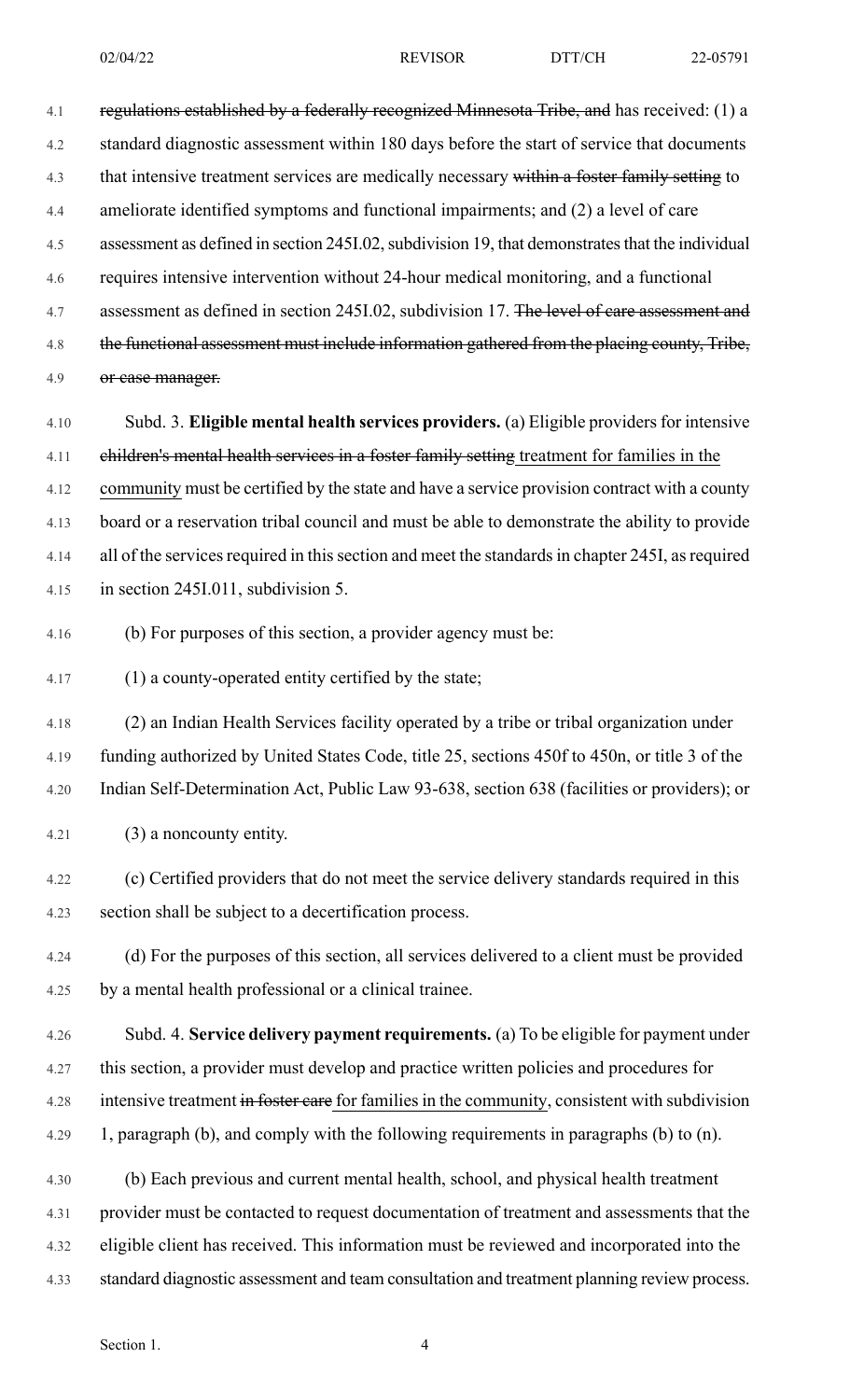5.1 (c) Each client receiving treatment must be assessed for a trauma history, and the client's 5.2 treatment plan must document how the results of the assessment will be incorporated into 5.3 treatment.

5.4 (d) The level of care assessment as defined in section 245I.02, subdivision 19, and 5.5 functional assessment as defined in section 245I.02, subdivision 17, must be updated at 5.6 least every 90 days or prior to discharge from the service, whichever comes first.

5.7 (e) Each client receiving treatment services must have an individual treatment plan that 5.8 isreviewed, evaluated, and approved every 90 days using the team consultation and treatment 5.9 planning process.

5.10 (f) Clinical care consultation must be provided in accordance with the client's individual 5.11 treatment plan.

5.12 (g) Each client must have a crisis plan within ten days of initiating services and must 5.13 have access to clinical phone support 24 hours per day, seven days per week, during the 5.14 course of treatment. The crisis plan must demonstrate coordination with the local or regional 5.15 mobile crisis intervention team.

5.16 (h) Services must be delivered and documented at least three days per week, equaling 5.17 must total at least six hours of treatment per week, and may be billed in increments other 5.18 than two-hour increments of time. If the mental health professional, client, and family agree, 5.19 service units may be temporarily reduced for a period of no more than 60 days in order to 5.20 meet the needs of the client and family, or as part of transition or on a discharge plan to 5.21 another service or level of care. The reasons for service reduction must be identified, 5.22 documented, and included in the treatment plan. Billing and payment are prohibited for 5.23 days on which no services are delivered and documented.

5.24 (i) Location of service delivery must be in the client's home, day care setting, school, or 5.25 other community-based setting that is specified on the client's individualized treatment plan.

5.26 (j) Treatment must be developmentally and culturally appropriate for the client.

5.27 (k) Services must be delivered in continual collaboration and consultation with the 5.28 client's medical providers and, in particular, with prescribers of psychotropic medications, 5.29 including those prescribed on an off-label basis. Members of the service team must be aware 5.30 of the medication regimen and potential side effects.

5.31 (l) Parents, siblings, foster parents, and members of the child's permanency plan must 5.32 be involved in treatment and service delivery unless otherwise noted in the treatment plan.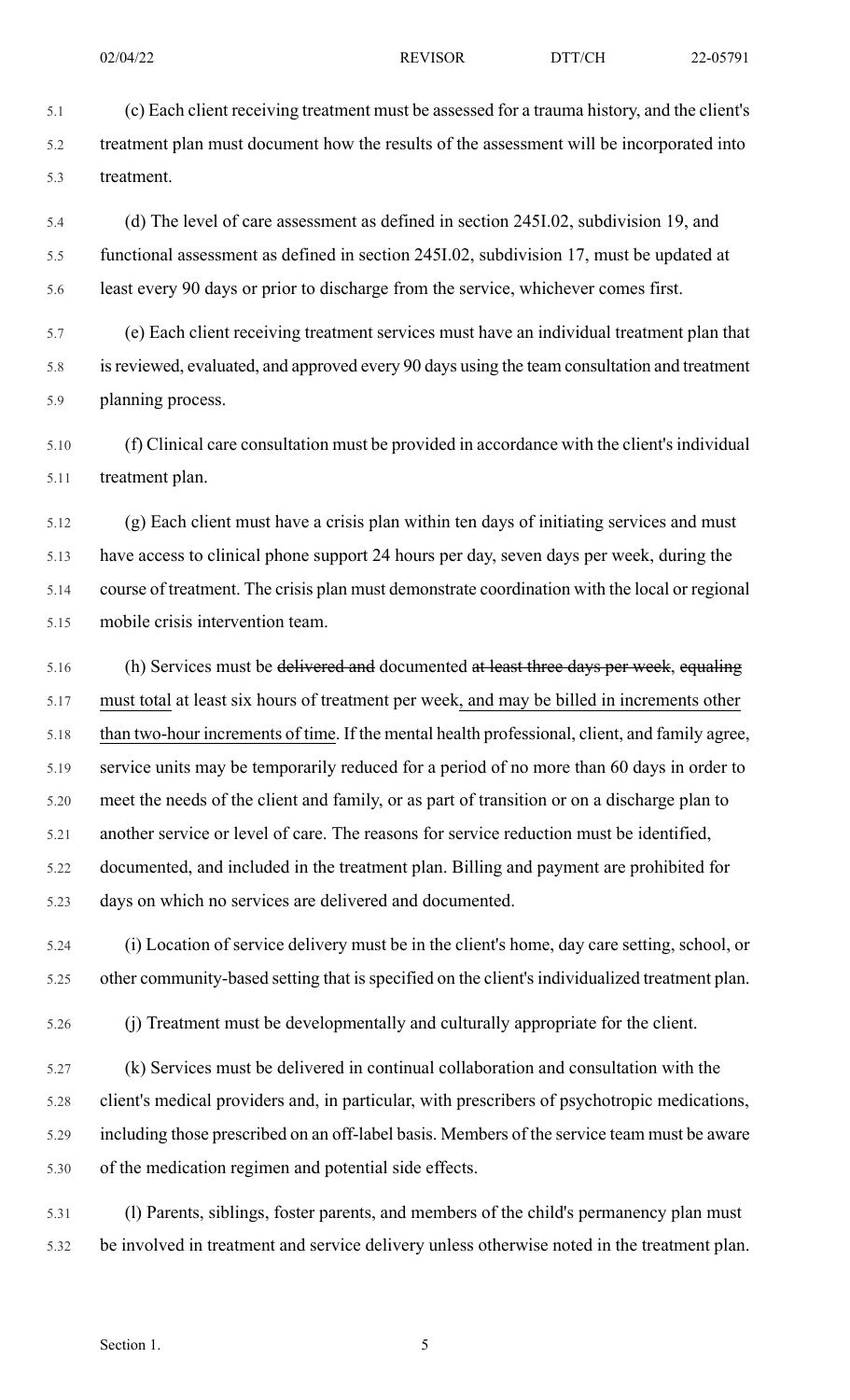6.1 (m) Transition planning for the child must be conducted starting with the first treatment 6.2 plan and must be addressed throughout treatment to support the child's permanency plan 6.3 and postdischarge mental health service needs. 6.4 (n) In order for a provider to receive the daily per-client encounter rate, at least one of 6.5 the services listed in subdivision 1, paragraph (b), clauses (1) to (3), must be provided. The 6.6 services listed in subdivision 1, paragraph (b), clauses (4) and (5), may be included as part 6.7 of the daily per-client encounter rate. 6.8 Subd. 5. **Service authorization.** The commissioner will administer authorizations for 6.9 services under this section in compliance with section 256B.0625, subdivision 25. 6.10 Subd. 6. **Excluded services.** (a) Services in clauses (1) to (7) are not covered under this 6.11 section and are not eligible for medical assistance payment as components of intensive 6.12 treatment in foster care services for families in the community, but may be billed separately:

- 6.13 (1) inpatient psychiatric hospital treatment;
- 6.14 (2) mental health targeted case management;
- 6.15 (3) partial hospitalization;
- 6.16 (4) medication management;
- 6.17 (5) children's mental health day treatment services;
- 6.18  $(6)(5)$  crisis response services under section 256B.0624;
- 6.19  $(7)(6)$  transportation; and
- 6.20  $(8)(7)$  mental health certified family peer specialist services under section 256B.0616.
- 6.21 (b) Children receiving intensive treatment in foster care services are not eligible for
- 6.22 medical assistance reimbursement for the following services while receiving intensive
- 6.23 treatment in foster care:
- 6.24 (1) psychotherapy and skills training components of children's therapeutic services and 6.25 supports under section 256B.0943;
- 6.26 (2) mental health behavioral aide services as defined in section 256B.0943, subdivision 6.27 1, paragraph (l);
- 6.28 (3) home and community-based waiver services;
- 6.29 (4) mental health residential treatment; and
- 6.30 (5) room and board costs as defined in section 256I.03, subdivision 6.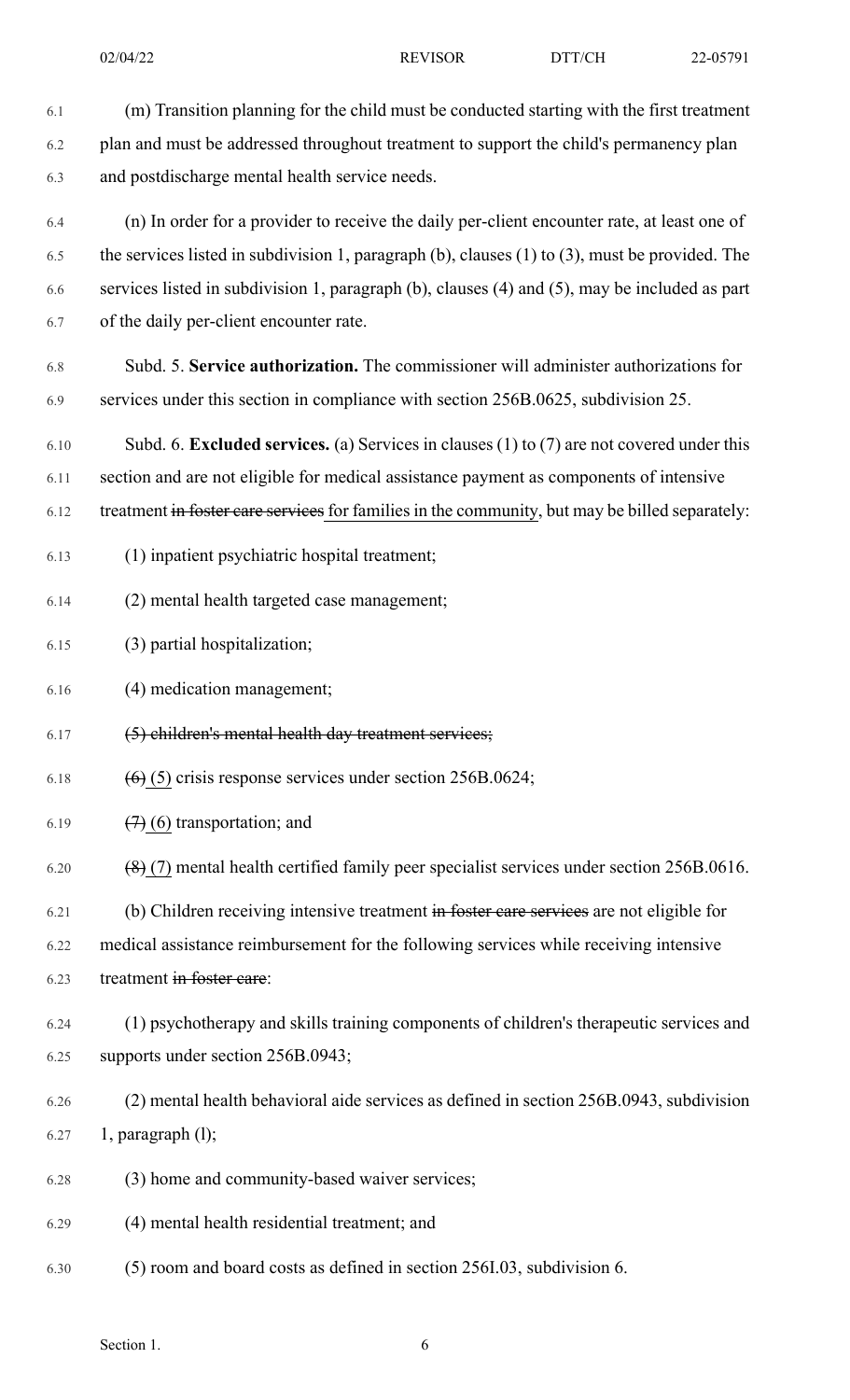- 7.1 Subd. 7. **Medical assistance payment and rate setting.** (a) The commissioner shall 7.2 establish a single daily per-client encounter rate for intensive treatment in foster care services 7.3 for families in the community. The rate must be constructed to cover only eligible services 7.4 delivered to an eligible recipient by an eligible provider, as prescribed in subdivision 1, 7.5 paragraph (b). 7.6 (b) Beginning July 1, 2022, the commissioner shall increase the rate established under 7.7 paragraph (a) by 25 percent. Providers must use the rate increase to provide increased wages 7.8 to staff in order to recruit and retain quality staff. 7.9 Sec. 2. **DIRECTION TO COMMISSIONER; COLLABORATIVE INTENSIVE** 7.10 **BRIDGING SERVICES.** 7.11 No later than June 30, 2025, the commissioner of human servicesshall request additional 7.12 federal funds from the Centers for Medicare and Medicaid Services to support collaborative 7.13 intensive bridging services. The commissioner shall use all available supporting data and 7.14 consult with counties, service providers, and evaluators in making the request. 7.15 Sec. 3. **DIRECTION TO COMMISSIONER; HIGH-FIDELITY WRAPAROUND** 7.16 **SERVICES.** 7.17 The commissioner of human services shall add an enhanced targeted case management 7.18 Medicaid reimbursement request into the ongoing targeted case management redesign to 7.19 fund recognized evidence-based, high-fidelity wraparound services models that are 7.20 family-centered. The commissioner shall report to the chairs and ranking minority members 7.21 of the legislative committees with jurisdiction over human services policy and finance by 7.22 ......., 2023, on the anticipated timing of submission of a Medicaid state plan amendment, 7.23 or other request for federal approval, to the Centers for Medicare and Medicaid Services. 7.24 Sec. 4. **DIRECTION TO COMMISSIONER; INTEGRATED THERAPEUTIC** 7.25 **SERVICES MODEL.** 7.26 No later than February 1, 2023, the commissioner of human services shall report to the 7.27 legislative committees and divisions with jurisdiction over human services policy and finance 7.28 on a plan for the integrated therapeutic services model to be established as a service model 7.29 that will be covered under Medicaid to serve children, youth, and families who demonstrate 7.30 eligibility for this level of care. The commissioner shall consult with school districts and 7.31 integrated therapeutic services model service providers in creating the plan. The report shall
- 7.32 describe existing funding streamsthat can support the original demonstration model, describe